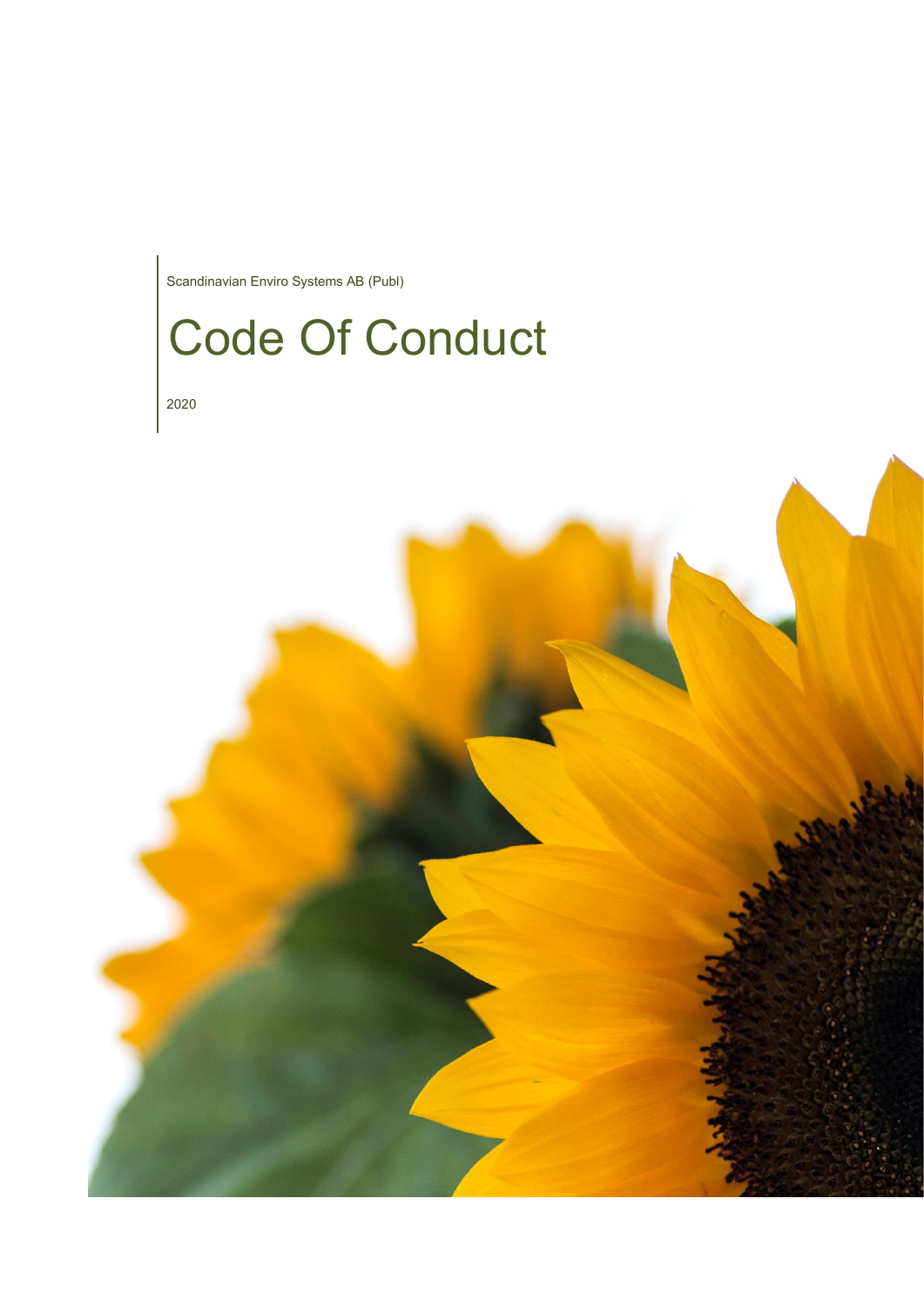

| <b>Document Title</b>            | <b>Document Number</b> | <b>Version</b> |
|----------------------------------|------------------------|----------------|
| Code of Conduct SES              | <b>DRAFT</b>           | 0.1            |
| Author                           | <b>Released By</b>     | Date           |
| Thomas Sörensson                 |                        | 2020-03-02     |
| Pictures: Maria Tellblom and SES |                        |                |

# **Contents**

|               | $\mathcal{P}$  |
|---------------|----------------|
|               | $\mathcal{S}$  |
|               | $\overline{4}$ |
|               | 5              |
|               | 6              |
|               |                |
| Communication | 8              |
|               | 9              |
|               | 10             |
|               |                |

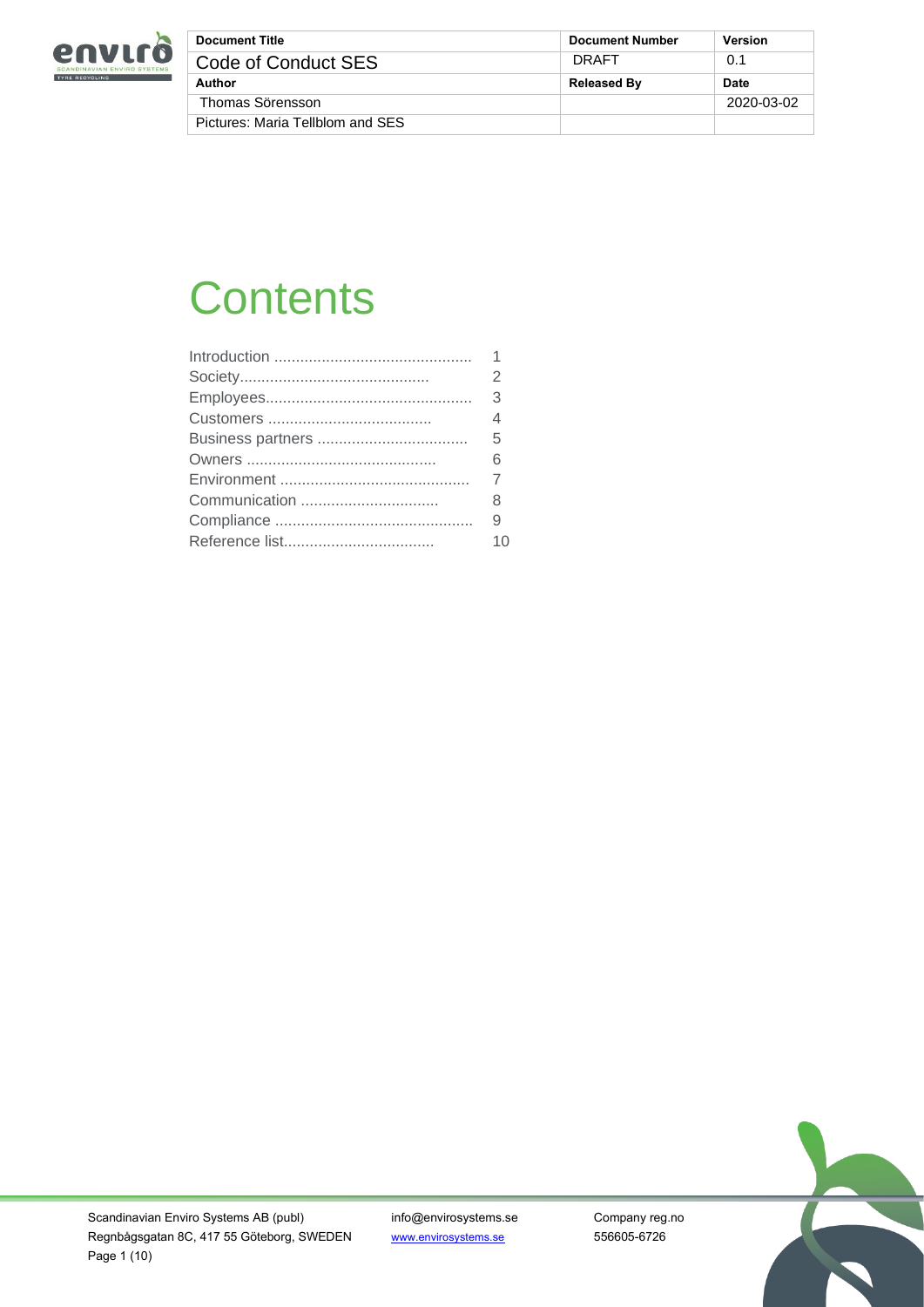

| <b>Document Title</b>            | <b>Document Number</b> | <b>Version</b> |
|----------------------------------|------------------------|----------------|
| Code of Conduct SES              | <b>DRAFT</b>           | 0.1            |
| Author                           | <b>Released By</b>     | Date           |
| Thomas Sörensson                 |                        | 2020-03-02     |
| Pictures: Maria Tellblom and SES |                        |                |

# **1 Introduction**

With first-class technology, materials and innovative solutions, we at Enviro want to be seen as the natural partner for recovery and supply of valuable resources. Our ambition makes high demands on our most important resource, all our employees. It is you who transform our vision into reality and, with your commitment and know-how, keep us at the forefront of the global material recovery market. We will build the good company; one we are proud of. A company that makes a big difference to society and where people enjoy working. I am convinced that good forces are created from within and that the values that permeate our business are also communicated to our customers. That is why it is important that we have a number of guidelines that describe how we act and what demands we make on our partners. The code of conduct, which you are now holding in your hand, contains our rules. I would ask you to read through it carefully and to see it as a guide in our every-day work. When we are guided by our core values, we build the foundation for a strong Enviro. Together, we are creating a world-class company.



# *have the courage to open up and show our human side. It is the company that makes the deals, but it is we as individuals who build relationships.*

*Being businesslike is essential for long-term profitability. At the same time, we need to*

# Create Confidence

At a time when competition is tightening every market it is not always hard facts that decide which company gains the customer's trust. Often it is our emotions that guide us. If differences in price and delivery time are small, we will usually buy from the company we like. By listening to customers, providing good service and being professional, we demonstrate that we are a supplier to be trusted.

# The brand is built from within

The core of a brand is the corporate culture. It is often abstract and not easy to put your finger on. Corporate culture is built up over a long period of time through the interaction of many different individuals and aspects of business. With a positive atmosphere in the company that is based on consideration and respect, we build up our brand and ensure that our customers enjoy our company.

Rights and obligations Regardless of what job we have at Enviro, we all play an important part in creating a strong company. And just as employer and employee have a personal responsibility with obligations, we also have rights. If we ever find ourselves in an ambiguous situation, we should ask ourselves three questions. If we can answer yes to them, it will help us to act in the right way. Are my actions ethical and legal, and do they show respect for the surrounding world and the environment? Do my actions benefit Enviro? Would I accept these actions if I were a colleague, supplier, customer, shareholder or other concerned party?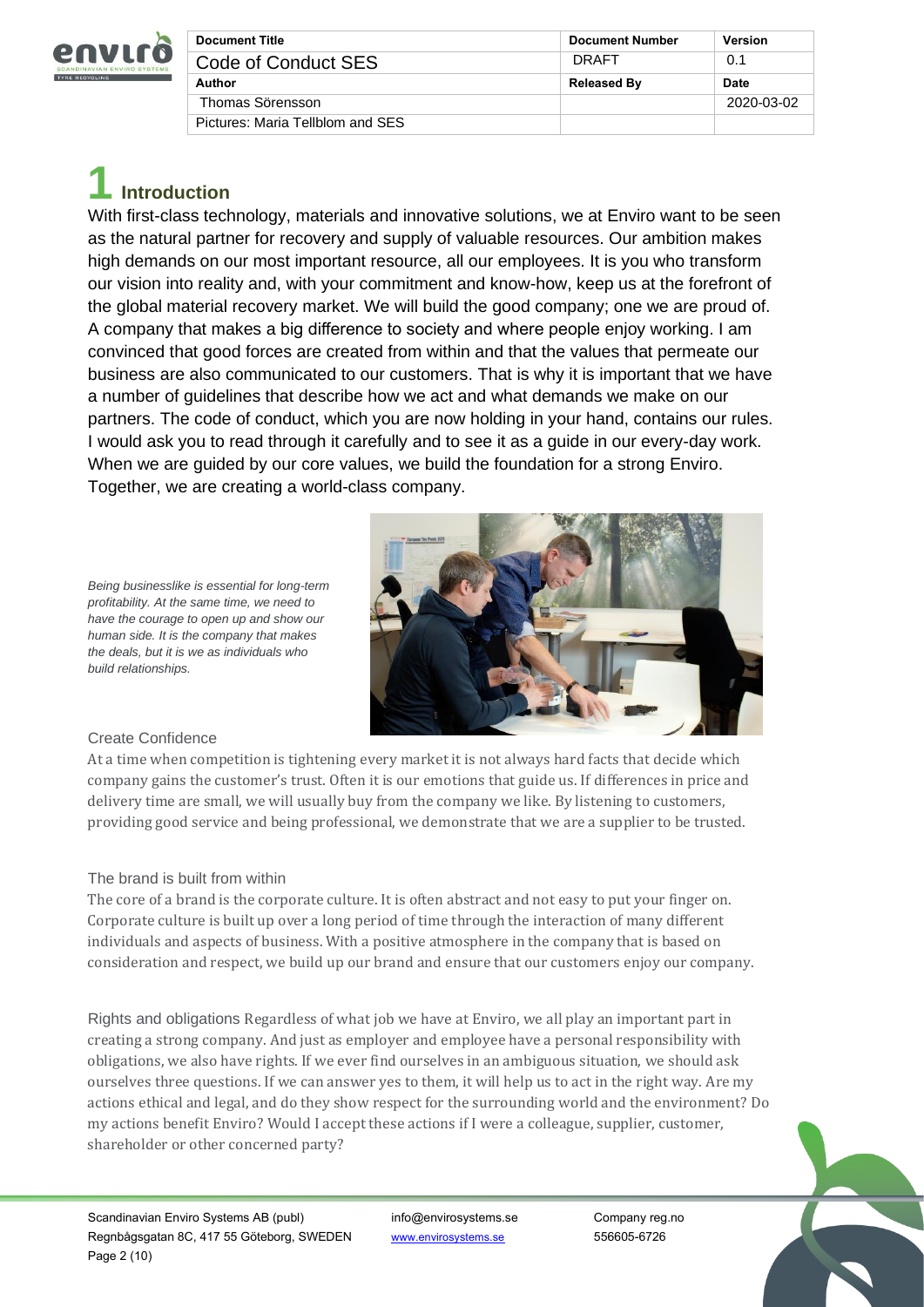

| <b>Document Title</b>            | <b>Document Number</b> | <b>Version</b> |
|----------------------------------|------------------------|----------------|
| Code of Conduct SES              | DRAFT                  | 0.1            |
| Author                           | <b>Released By</b>     | <b>Date</b>    |
| Thomas Sörensson                 |                        | 2020-03-02     |
| Pictures: Maria Tellblom and SES |                        |                |

# **2 Society**

Enviro is a responsible company that complies with laws and regulations in the countries where we operate. We are working to achieve long-term, sustainable and positive development of both our company and society as a whole

# An important local player

In some of the locations where we have production facilities, Enviro is the one of the larger private employers. This means that we have a responsibility for society's long-term wellbeing. By prioritizing and valuing close relations with inhabitants, politicians, schools, local media and authorities, we will create trust in Enviro. This also means that we do not make any political donations.

# Striving for a sustainable society

Enviro´s activities contribute locally by means of both tax revenues and jobs, and by active participation in the development of society. In a larger perspective, Enviro contributes with products based on a renewable material that is well suited to a sustainable society. By offering products which are not based on fossil raw materials and energy, Enviro´s products make a difference for the next generation.

# Human rights

For us, it is a matter of course to respect and comply with the UN Declaration of Human Rights. With our ambition to support the UN's Global Compact, we undertake to follow the ethical guidelines prescribed for global companies. This means, among other things, that we will always fight corruption, safeguard the environment and ensure the rights of our employees.



*There is a mutual dependence between Enviro and our surroundings. For us, creating and maintaining good relations is a pleasant necessity*



Scandinavian Enviro Systems AB (publ) info@envirosystems.se Company reg.no Regnbågsgatan 8C, 417 55 Göteborg, SWEDEN [www.envirosystems.se](http://www.envirosystems.se/) 556605-6726 Page 3 (10)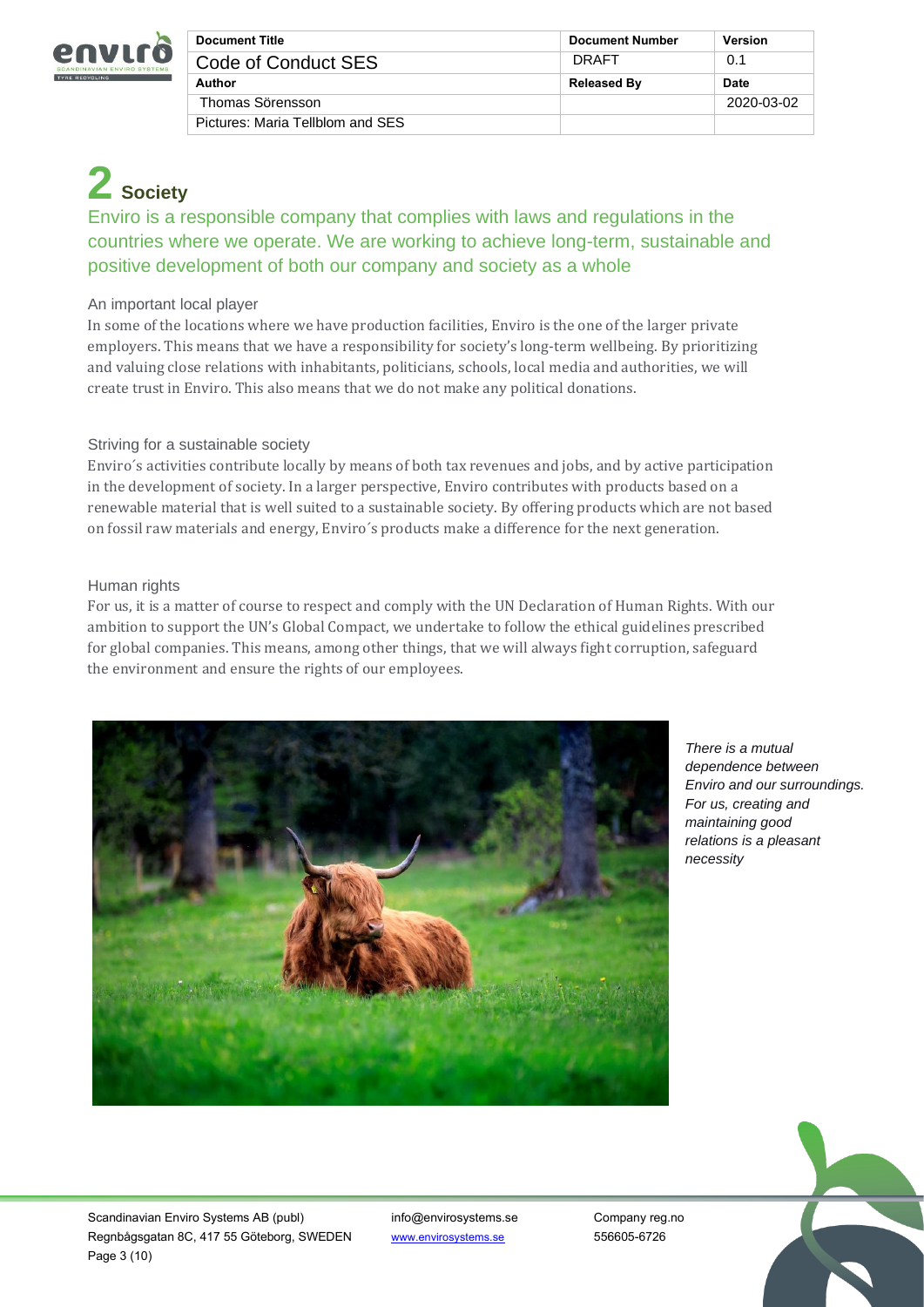

| <b>Document Title</b>            | <b>Document Number</b> | <b>Version</b> |
|----------------------------------|------------------------|----------------|
| Code of Conduct SES              | DRAFT                  | 0.1            |
| Author                           | <b>Released By</b>     | <b>Date</b>    |
| Thomas Sörensson                 |                        | 2020-03-02     |
| Pictures: Maria Tellblom and SES |                        |                |

# **3 Employees**

By stimulating wellbeing and personal development in a professional environment, we will be the company that well-qualified and competent personnel choose.

# Equality and diversity

We do not permit discrimination in our activities. Regardless of ethnicity, nationality, sex, religion, sexual orientation, age, disabilities and trade union or political affiliation, everybody's equal rights and obligations must be emphasized. We believe that diversity enriches our business; it benefits our employees and our organization as well as our external relations. To ensure that our workplaces are pleasant to work in, bullying and inappropriate behavior are completely unacceptable. In our company, everybody has the same worth.

# Child labor and forced labor

Forced labor or any other child exploitation is not permitted and we do not employ anybody under the age of 15. We comply with any local regulations that stipulate a higher minimum age. These elementary ethical rules for our workforce must be followed by our subcontractors and business partners.

# Freedom of speech and association

Our employees have the right to join, and become involved in, the trade union of their choice. Our employees are also free to be politically involved and have the right of association.

# Our integrity

Enviro´s employees should avoid situations where their personal or economic interests could conflict with Enviro's interests. Together we must take responsibility for ensuring that information that could harm a person or the company is not disseminated and that the company's assets are protected from loss, theft or abuse.

# Development and promotion

We believe in the importance of promoting personal development and conduct annual performance reviews together with all our employees. We want to encourage employees to think new and we reward good performance. We promote and recruit in accordance with the commercial requirements our company has and on the basis of the qualifications required for the work to be performed.

# A secure working environment

Our goal is that our working environment should be so safe that occupational accidents do not occur. To reach this goal, all stoppages, mishaps or events that could negatively affect the working environment are documented. Incidents are followed up with action plans to ensure that they are not repeated.

# A drug-free workplace

For our common safety and the individual employee's health, alcohol and drugs are banned from our workplaces. If an employee is suffering from addiction, we want to help by providing support measures leading to a lasting recovery.

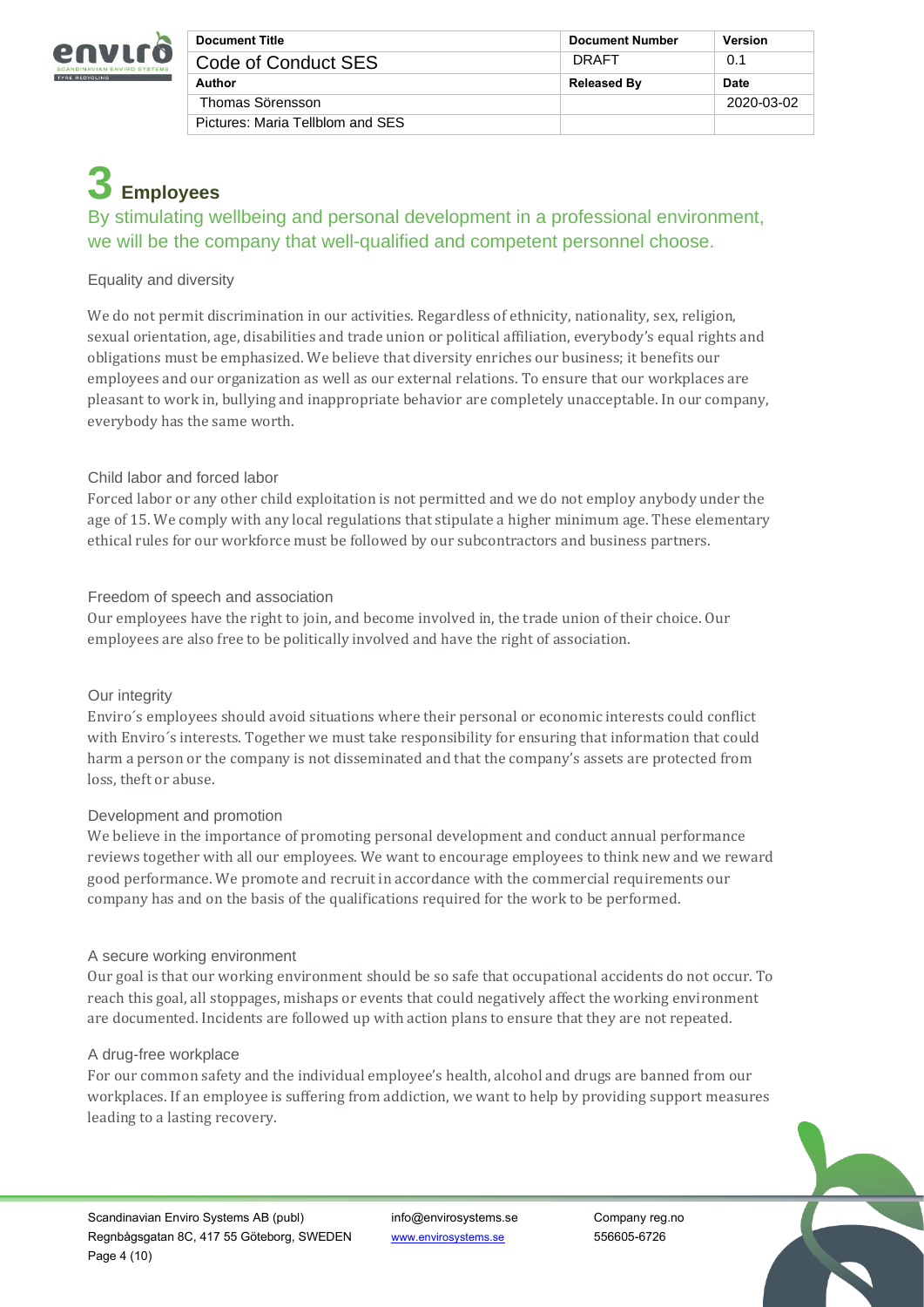

| <b>Document Title</b>            | <b>Document Number</b> | <b>Version</b> |
|----------------------------------|------------------------|----------------|
| Code of Conduct SES              | DRAFT                  | 0.1            |
| Author                           | <b>Released By</b>     | <b>Date</b>    |
| Thomas Sörensson                 |                        | 2020-03-02     |
| Pictures: Maria Tellblom and SES |                        |                |

# **4 Customers**

Our customers are the basis of our whole existence. We respect each customer's unique requirements and prerequisites. With innovative thinking, drive and commitment, we want to create value and contribute to our customers' success.

# Professionalism and availability

Enviro´s deep knowledge and long experience are a result of many years of product development. And today, we have products we can be proud of. But we could not have achieved this completely on our own – close collaboration with customers and brand owners characterized by openness and professionalism has formed the basis of our knowledge bank. For us, listening to views, wishes and requirements expressed is a matter of course and has been very valuable in our innovation work. In return, we are more than happy to share our knowledge and help our customers to make commercial and wise decisions.

# Our product responsibility

The products and services we supply must be of high quality and contribute to success at every stage in our industry. We have a common responsibility to live up to our promises. We are responsible for assessing chemicals, management systems, product safety and transport documentation as well as ensuring that laws and directives covering our line of business and production are being followed. Enviro´s management and employees are attentive to that laws, regulations and other requirements are satisfied.

*With first-class service and a high level of availability, we will constantly strive to improve ourselves and generate high customer satisfaction.*

*Enviro wants to build close and long-term relations partners who, like us, share their experience and know-how.*



# **5 Business Partners**

Development and innovative thinking form the basis of Enviros relations with suppliers, machine manufacturers, engineering firms, government bodies and other partners of importance to our business.

# With trust and respect

Good and close relations with our business partners are very important for Enviro. We treat them with respect and we value openness and honesty. By demonstrating good results and a confidence-inspiring approach, Enviro will reinforce its image as an attractive partner and customer.

### Common values

Enviro always complies with relevant laws and regulations in the countries where we are active. It is thus natural for us to choose business partners who apply similar principles in ethical, social and

Scandinavian Enviro Systems AB (publ) info@envirosystems.se Company reg.no Regnbågsgatan 8C, 417 55 Göteborg, SWEDEN [www.envirosystems.se](http://www.envirosystems.se/) 556605-6726 Page 5 (10)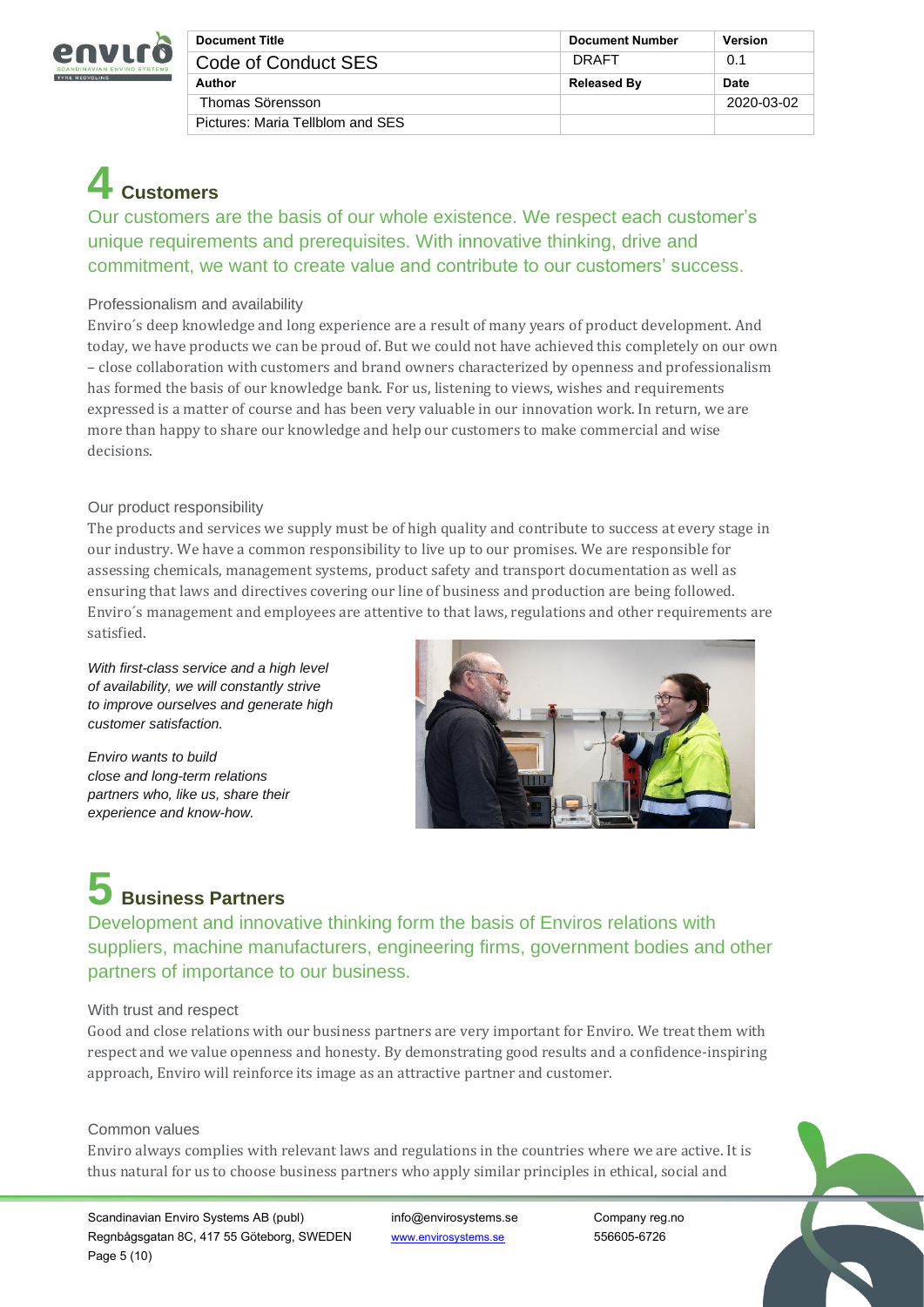

| <b>Document Title</b>            | <b>Document Number</b> | <b>Version</b> |
|----------------------------------|------------------------|----------------|
| Code of Conduct SES              | DRAFT                  | 0.1            |
| Author                           | <b>Released By</b>     | Date           |
| Thomas Sörensson                 |                        | 2020-03-02     |
| Pictures: Maria Tellblom and SES |                        |                |

environment-related issues. Enviro expects the companies who have chosen to collaborate with us to adhere to the values expressed in our business code.

# Integrity

Enviro´s employees may not accept bribes, engage in bribery or participate in any form of corrupt business activity. We also do not give or accept gifts with more than a symbolic value or participate in activities that could affect our objectivity in business decisions.

# **6 Owners**

# We shall always strive to be a company that attracts shareholders. Our goal is that Enviro should generate a long-term, stable and sustainable increase in value.

# A true picture

Enviro places a high value on openness and accessibility. We talk openly about our results and the investments we are planning and hold a constructive dialogue with interested parties. It is our responsibility to continuously provide our owners with correct and truthful information.

# We follow regulations

We follow the regulations governing listed companies. Our financial results are published in quarterly reports and annual reports. Additionally, we provide news about our achievements and other relevant information as it can be shared in public.

### Accessibility

We endeavor to make it as simple as possible to quickly find information about Enviro. Our financial statements and sustainability reports are easily accessible on our website **[www.envirosystems.se](http://www.envirosystems.se/)** along with other documents that describe our business activities.

*By formulating sustainable strategies and making the right decisions, we take responsibility for developing the company in a positive direction.*



Scandinavian Enviro Systems AB (publ) info@envirosystems.se Company reg.no Regnbågsgatan 8C, 417 55 Göteborg, SWEDEN [www.envirosystems.se](http://www.envirosystems.se/) 556605-6726 Page 6 (10)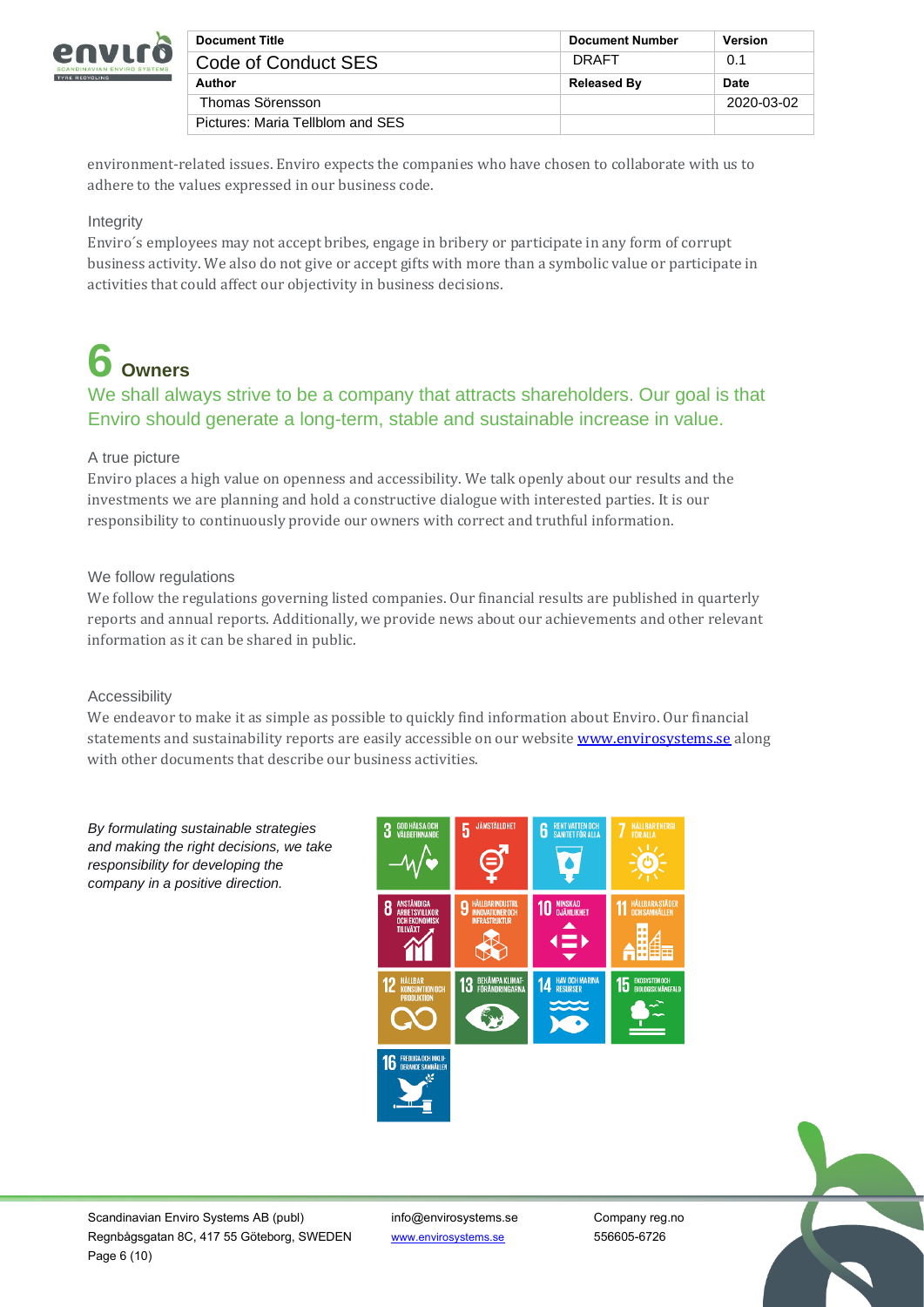

| <b>Document Title</b>            | <b>Document Number</b> | <b>Version</b> |
|----------------------------------|------------------------|----------------|
| Code of Conduct SES              | DRAFT                  | 0.1            |
| Author                           | <b>Released By</b>     | <b>Date</b>    |
| Thomas Sörensson                 |                        | 2020-03-02     |
| Pictures: Maria Tellblom and SES |                        |                |

# **7 Environment**

In the recovery of materials and manufacture of our products, we mainly use the resources of consumed by humans (waste), energy and water. Consequently, we are responsible for minimizing the environmental impact at every stage of the recovery process.

# Our valuable raw material

Enviro only uses End of Life Tires (ELT) collected and supplied in accordance with applicable laws and regulations.

# Sustainability through Producer responsibility

Enviro' raw material is sourced from approved and audited suppliers. Most of it currently comes from Sweden under the Producer responsibility act. We work in cooperation with the parties appointed by the industry where such acts are in place.

# With tires as a source of energy

Enviro is working actively to reduce the impact of fossil fuels. All our production units are environmentally certified in accordance with ISO 14001. The majority of the energy consumption in our production is originating from the recovered energy from ELT.



# Products for the future

Enviro' products are based of several renewable raw materials that can be recycled or potentially used to decrease the CO-footprint of fuels. We report our products' impact on the environment openly and impartially. When the CO2 footprint of recovered Carbon black (rCB) is compare to virgin Carbon black, originating from fossil resources, external life cycle analyses\* show that our products account for about 80% less CO2 impact.

#### *\* IVL, 2019.*

Scandinavian Enviro Systems AB (publ) info@envirosystems.se Company reg.no Regnbågsgatan 8C, 417 55 Göteborg, SWEDEN [www.envirosystems.se](http://www.envirosystems.se/) 556605-6726 Page 7 (10)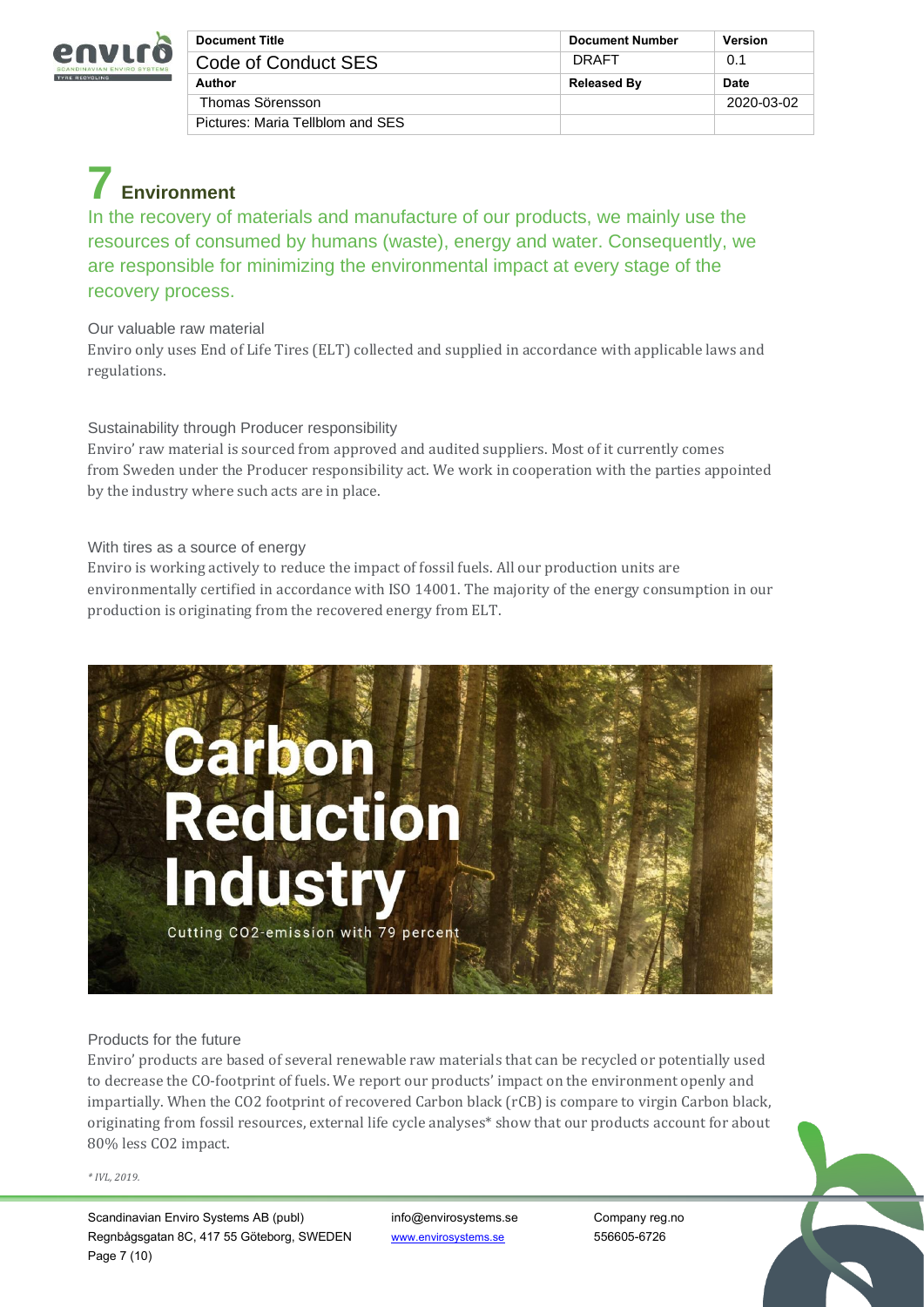

| <b>Document Title</b>            | <b>Document Number</b> | <b>Version</b> |
|----------------------------------|------------------------|----------------|
| Code of Conduct SES              | DRAFT                  | 0.1            |
| Author                           | <b>Released By</b>     | <b>Date</b>    |
| Thomas Sörensson                 |                        | 2020-03-02     |
| Pictures: Maria Tellblom and SES |                        |                |

# **8 Communication**

Communicating and sharing information are necessary for efficiency, progress and wellbeing. Enviro should always conduct an open, constructive dialog – both internally with its employees and externally with the outside world

# Dialog with the market

We are convinced that fruitful discussions with our customers and partners lead to better results for everybody. Accordingly, we want to promote a constructive dialog based on mutuality and respect. We also welcome views and information from the market regarding its wishes, needs and demands.

# A communicative work environment

Motivating and learning from each other, showing openness and responsiveness are vital when it comes to building a well-functioning workplace. The more we share, the better we can carry out our work. Enviro' employees thus have a duty to contribute to a constructive and respectful dialog with their colleagues and should give each other feedback.

# Group management's responsibility

As employees, we all have the right to information about Enviro' overall goals, strategies and how our own work contributes to the company as a whole. Every manager in the company is responsible for employees being given the information needed to be able to carry out his or her work efficiently and safely. We can keep ourselves updated about other issues involving the company via Enviros web page www.envirosystems.se and attending internal meetings. The management team will also be available welcoming questions and dialogue.

### Our external information

It is important that the company's communication with the outside world is correct, consistent and coordinated in time. Market reports or other major events are thus the responsibility of Enviro's PR/IR communication partners on the instructions of group management. If radio, TV and newspapers request a statement from the company, they should first and foremost turn to the CEO, CFO or the PR/IR partners. Information on press contacts can be found on our website.

### Enviro in social media

Today, social media are part of everyday life and are becoming increasingly important for communication. Accordingly, we want to emphasize the personal responsibility we have as employees to be loyal to our employer. What is written in social media should also be possible to communicate in person to group management and be in line with the company's values laid down in this code of conduct. As a private enterprise, Enviro is not subject to the principle of public access to information and employees may not reveal trade secrets.



*We are all individuals in a complex and changing world. Individuals who work in groups and in a social context. Together, we are building a company for the future.*

Scandinavian Enviro Systems AB (publ) info@envirosystems.se Company reg.no Regnbågsgatan 8C, 417 55 Göteborg, SWEDEN [www.envirosystems.se](http://www.envirosystems.se/) 556605-6726 Page 8 (10)

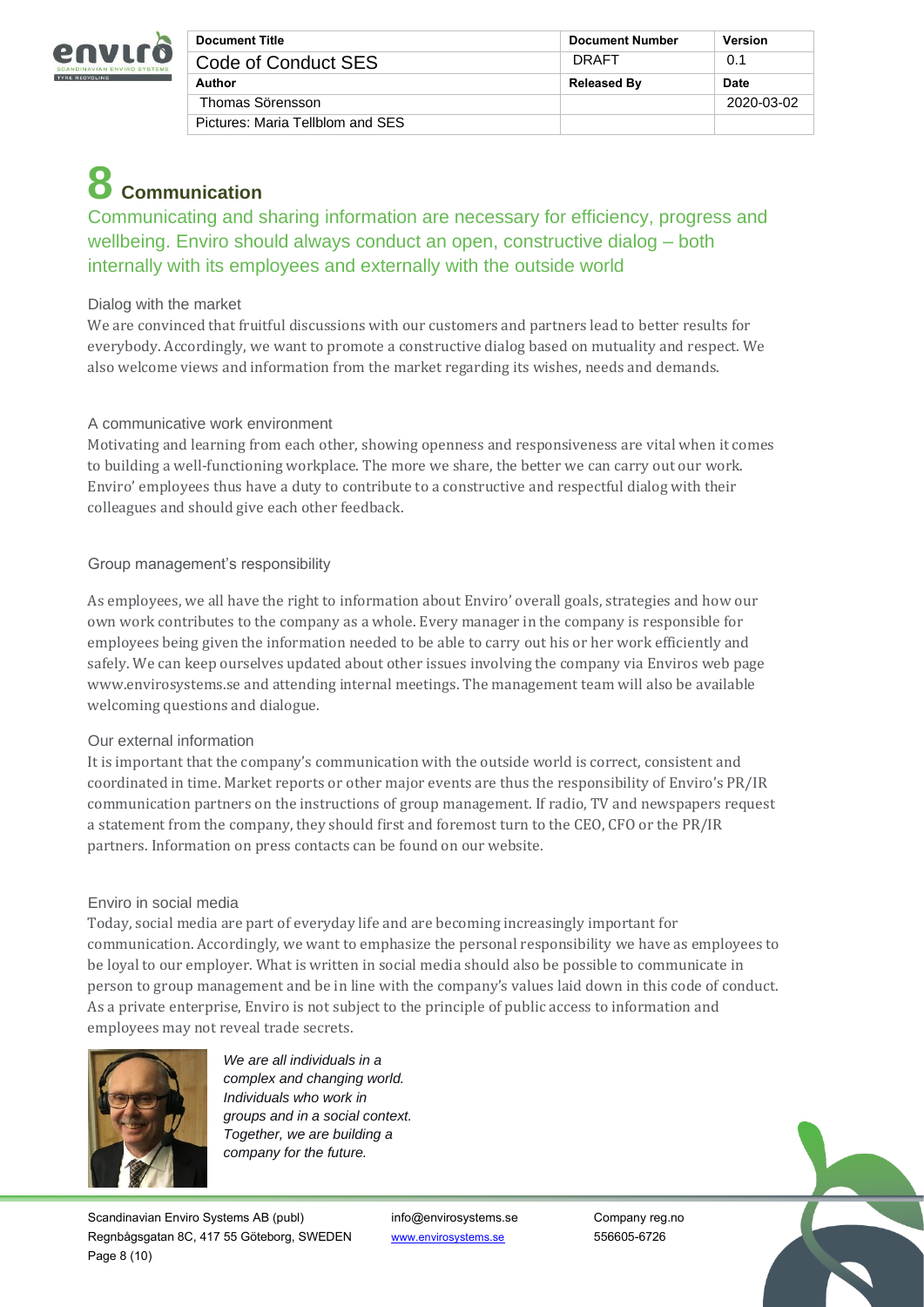

| <b>Document Title</b>            | <b>Document Number</b> | <b>Version</b> |
|----------------------------------|------------------------|----------------|
| Code of Conduct SES              | DRAFT                  | 0.1            |
| Author                           | <b>Released By</b>     | <b>Date</b>    |
| Thomas Sörensson                 |                        | 2020-03-02     |
| Pictures: Maria Tellblom and SES |                        |                |

# **9 Compliance**

This code of conduct applies to all employees at Enviro, regardless of function or position. All managers and persons in leading positions are responsible for ensuring compliance with the code.

# Our management

Enviro' CEO has the ultimate responsibility for ensuring compliance with the code of conduct. It is, however, up to managers and employees to be acquainted with and take responsibility for the application of the code. Every year, group management follows up the work on the code.

Handling deviations

Reporting of deviations from the code are first handled by the management team.

Reporting and measures are documented.

# How to report

Enviro does not yet have a whistleblower function but encourages employees to report, either openly or anonymously, suspected irregularities in the company to the management team or in applicable case to members of the board.

# If conflicts of interest arise

Employees must inform the company if they have a commitment that could constitute a conflict of interest with the company. The employee's immediate superior then takes responsibility for arriving at a solution, together with the employee, that is satisfactory for both parties.

### An accessible code of business practice

Enviro' employees will attend information meetings to become acquainted with the code of conduct. It is available on each site and on our website where business partners, suppliers and owners can read the ethical rules and values that permeate Enviro.



*Enviro has policies and guidelines for many situations that can arise in the company. When in doubt, it is always a good idea to search for information in these documents.*

Scandinavian Enviro Systems AB (publ) info@envirosystems.se Company reg.no Regnbågsgatan 8C, 417 55 Göteborg, SWEDEN [www.envirosystems.se](http://www.envirosystems.se/) 556605-6726 Page 9 (10)